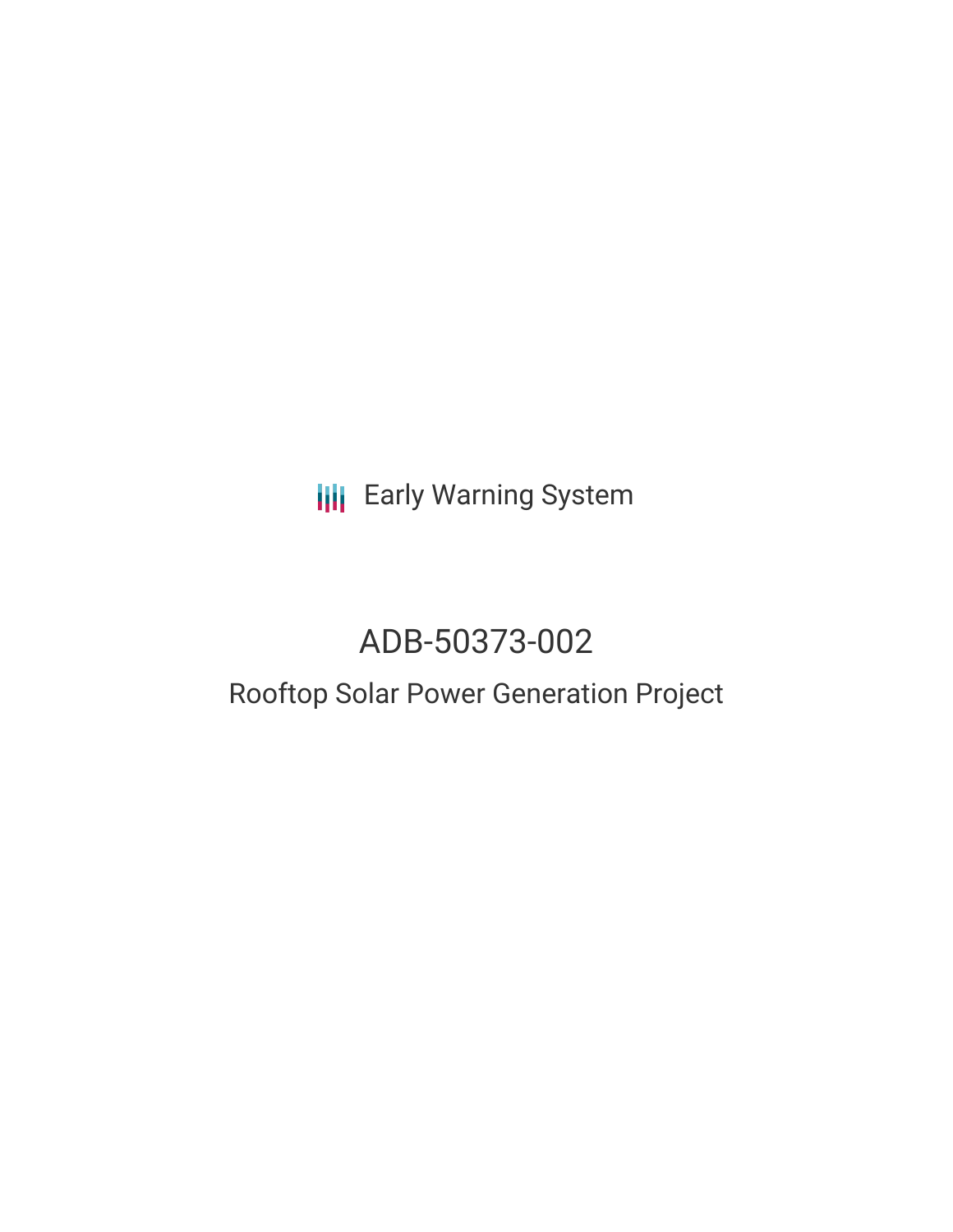

## **Quick Facts**

| <b>Countries</b>              | Sri Lanka                    |
|-------------------------------|------------------------------|
| <b>Financial Institutions</b> | Asian Development Bank (ADB) |
| <b>Status</b>                 | Approved                     |
| <b>Bank Risk Rating</b>       | FI.                          |
| <b>Voting Date</b>            | 2017-09-26                   |
| <b>Borrower</b>               | Government of Sri Lanka      |
| <b>Sectors</b>                | Energy                       |
| <b>Investment Type(s)</b>     | Loan                         |
| <b>Loan Amount (USD)</b>      | \$50.00 million              |
| <b>Project Cost (USD)</b>     | \$60.80 million              |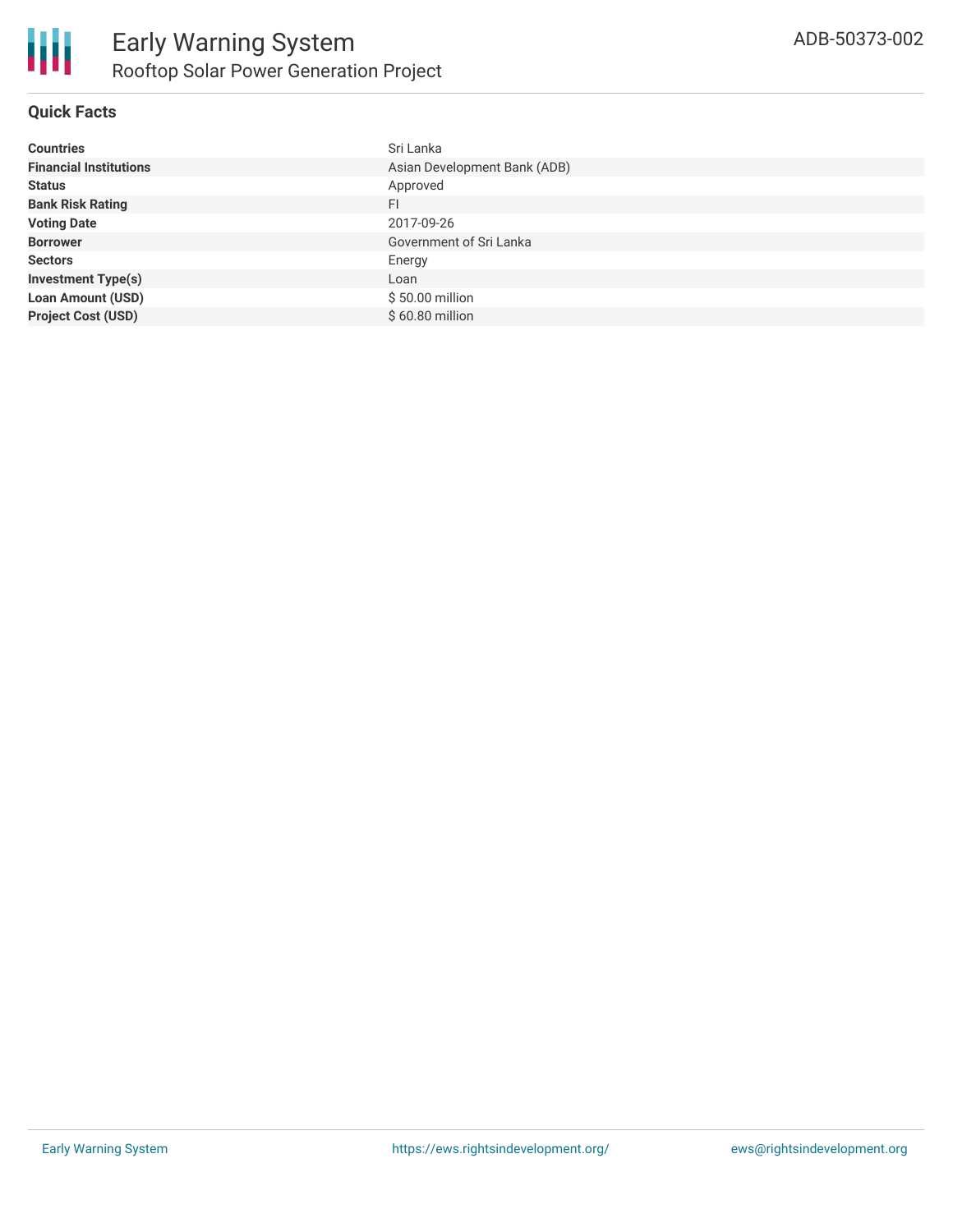

### **Project Description**

To increase solar power generation and speed up implementation of the Battle for Solar Energy program, the Government of Sri Lanka requested ADB to provide a credit line that would enable institutional and domestic customers to finance installation of solar rooftop PV generation facilities. Technical and commercial frameworks will be improved to encourage the development of solar renewable resources that would add value in developing solar rooftop installations. The credit line will provide the required financing with preferential terms that will stimulate solar rooftop generation development. As part of the project, technical guidelines and standards for solar rooftop systems will be established.

The outputs of the project include: (i) debt funding for the solar rooftop power generation increased, (ii) solar rooftop market infrastructure and bankable subproject pipeline developed; and (iii) capacity and awareness of stakeholders, including the Central Bank of Sri Lanka, participating financial institutions (PFIs), commercial and domestic sector customers, increased.

These outputs will result in the following outcome: clean, sustainable power generation enhanced. The project will be aligned with the following impact: access to clean and reliable power supply in Sri Lanka enhanced by 2020 (Sri Lanka Energy Sector Development Plan for a Knowledge Based Economy 2015 2025).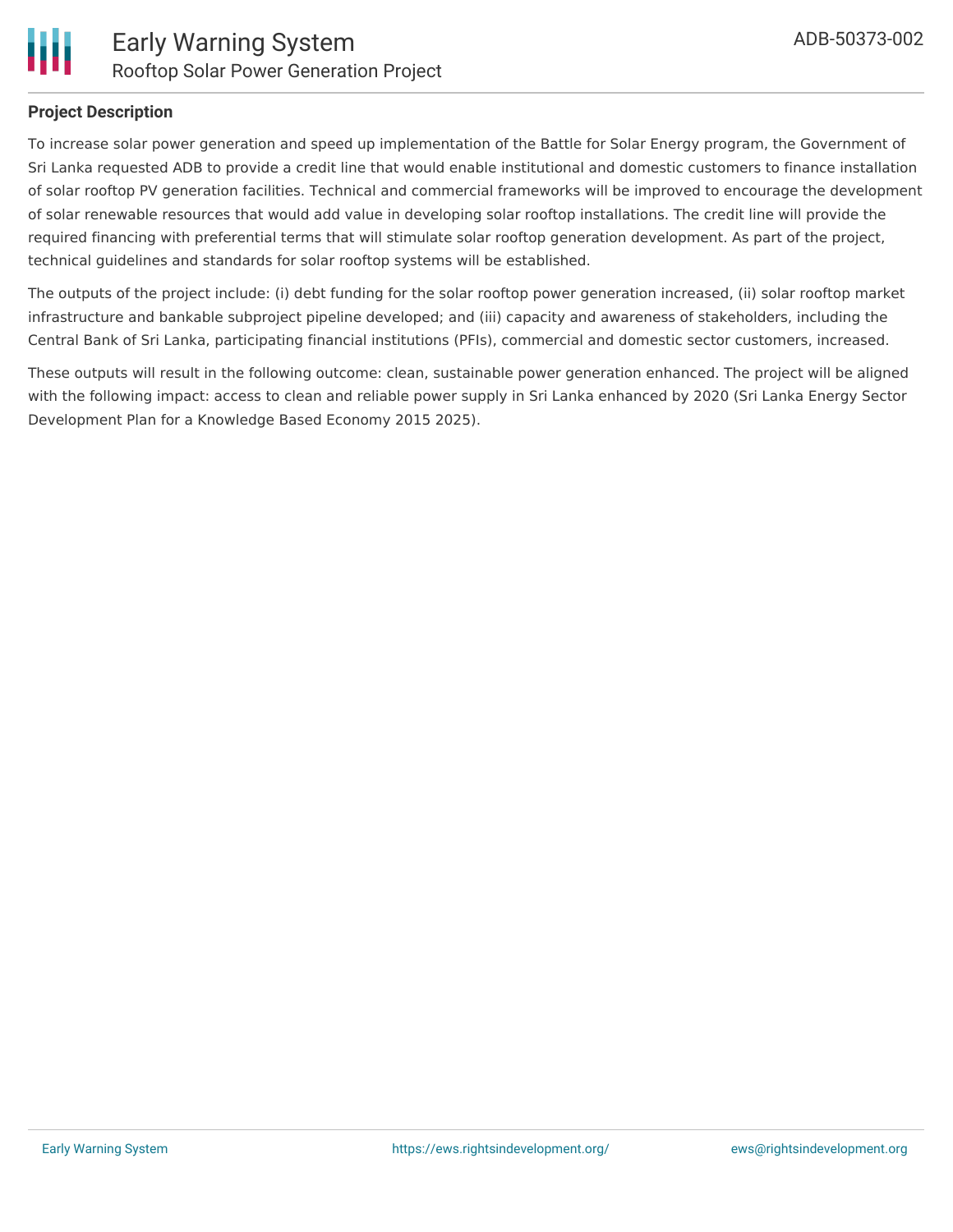

#### **Investment Description**

Asian Development Bank (ADB)

Government US\$ 9.80 million

Asian Clean Energy Fund under the Clean Energy Financing Partnership Facility US\$ 1.00 million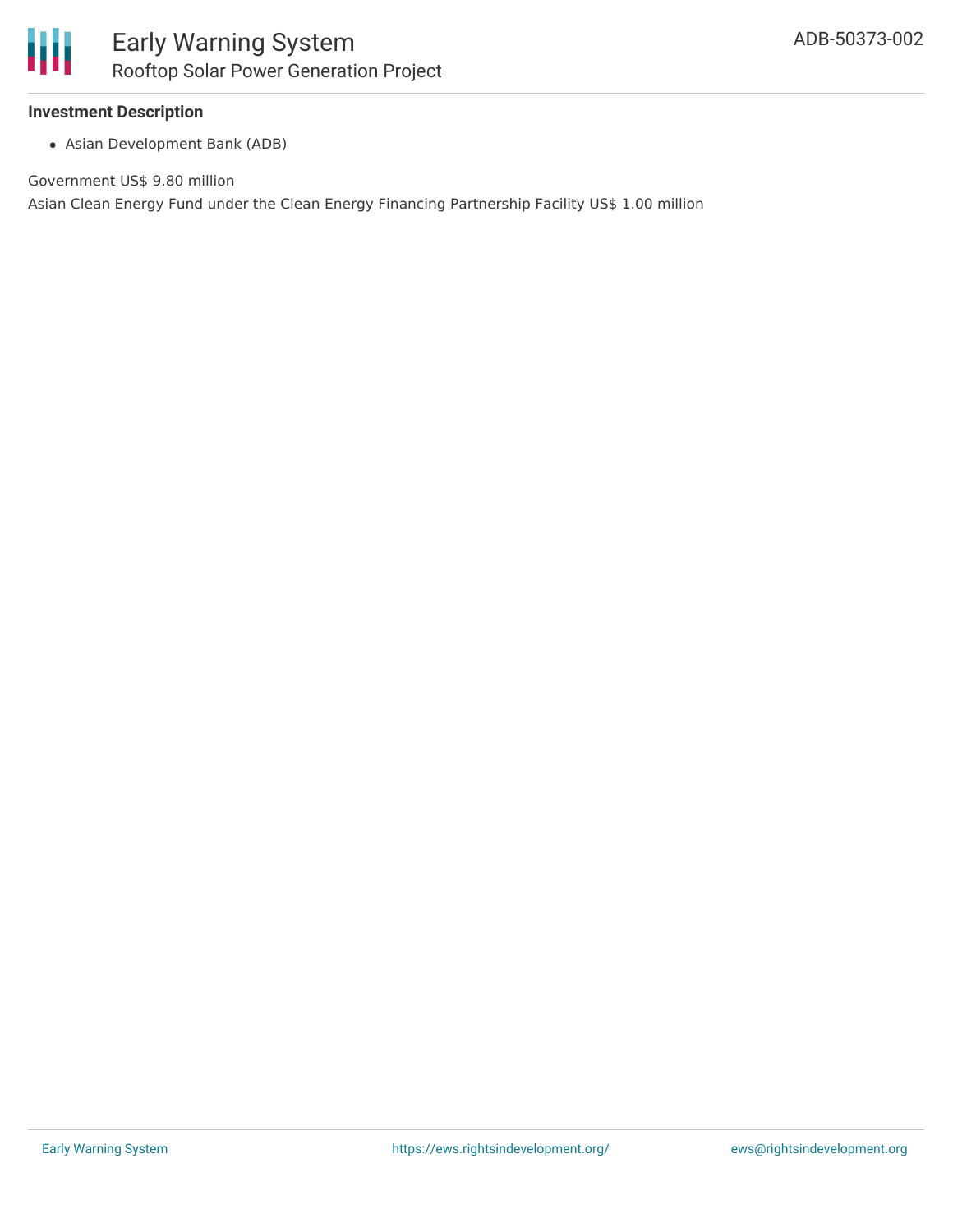

# **Contact Information**

Project Officer Khamudkhanov, Mukhtor South Asia Department, ADB

Ministry of Finance Treasury Building Colombo-01 Sri Lanka

Ministry of Power and Renewable Energy 72 Ananada Kumaraswamy Mawatha Colombo 07, Sri Lanka

#### ACCOUNTABILITY MECHANISM OF ADB

The Accountability Mechanism is an independent complaint mechanism and fact-finding body for people who believe they are likely to be, or have been, adversely affected by an Asian Development Bank-financed project. If you submit a complaint to the Accountability Mechanism, they may investigate to assess whether the Asian Development Bank is following its own policies and procedures for preventing harm to people or the environment. You can learn more about the Accountability Mechanism and how to file a complaint at: http://www.adb.org/site/accountability-mechanism/main